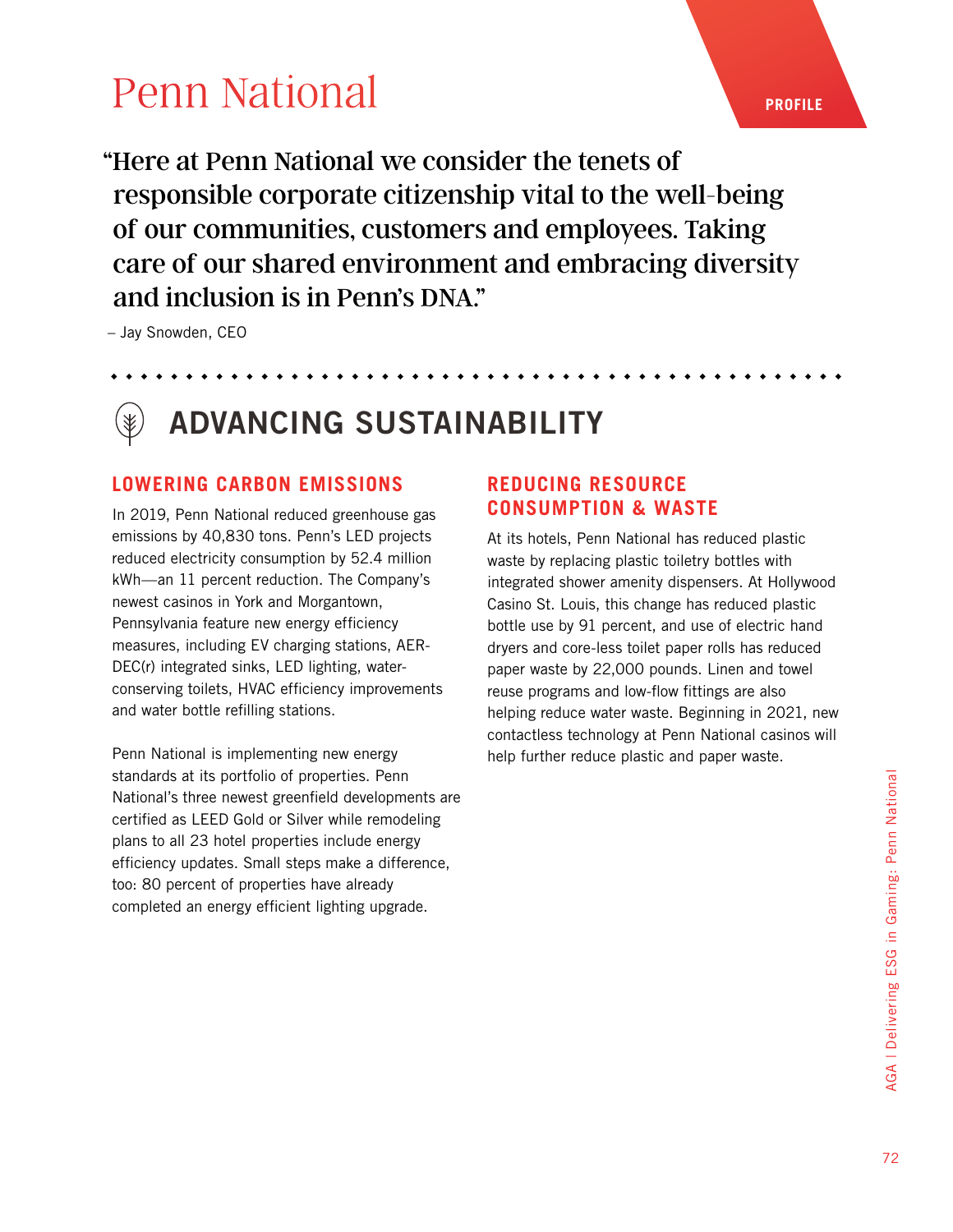### STRENGTHENING DIVERSITY, EQUITY & INCLUSION

#### **STRENGTHENING EMPLOYEE DEI**

In 2020, Penn National formed the Penn Diversity Committee, which reports directly to CEO Jay Snowden. Composed of Penn National team members from underrepresented groups, the committee ensures team members are heard on important social justice issues. The committee implemented key initiatives throughout the Company, including increasing recruitment from historically black colleges and universities (HBCUs). Penn's mentoring program, Leadership Excellence at Penn National Gaming Program (LEAP), has also strengthened its ties to HBCUs. 20 percent of LEAP candidates in 2021 attend HBCUs and students from 15 HBCUs now participate in the program.

Currently, 48 percent of Penn National team members identify as female, 25 percent of team members and 18 percent of managers as African American and 10 percent of team members as Latino/Hispanic.

#### **INCREASING BOARD & MANAGEMENT DIVERSITY**

"The Penn Way" initiative requires that diverse candidates are considered for open executive roles and the Penn Diversity Committee is initiating a Company-wide talent development program for team members from underrepresented groups. In 2019, women held 34 percent of leadership positions. The corporate senior management team is 35 percent women and the executive team is 37.5 percent women.

#### **SUPPORTING RACIAL EQUALITY & SOCIAL JUSTICE EFFORTS**

Penn National requires unconscious bias and inclusion training for all management-level employees and above.

In November 2021, Penn announced a \$4M commitment to fund a new Science, Technology, Engineering and Mathematics Scholarship Program in partnership with HBCUs in states where Penn operates.

#### Penn National's Supplier Diversity Initiative

In 2019, Penn National's Supplier Diversity Initiative more than doubled spending with businesses owned by minorities, women, disabled individuals and veterans to \$104 million. In addition to hosting and attending more minority business events, the Penn Diversity Committee has created benchmarks for minority-owned supplier spend, beginning with an initial target of three percent annual growth. Penn National is also in the process of creating the Penn Small Business Incubator Program, designed to onboard minority-owned suppliers.

#### Diversity Scholarship Program

As part of Penn National's commitment to promoting equity in higher education, the Penn National Gaming Diversity Scholarship Program will provide \$1 million annually in higher education scholarships to families of team members from underrepresented groups. In 2021, 57 percent of recipients were firstgeneration college bound students.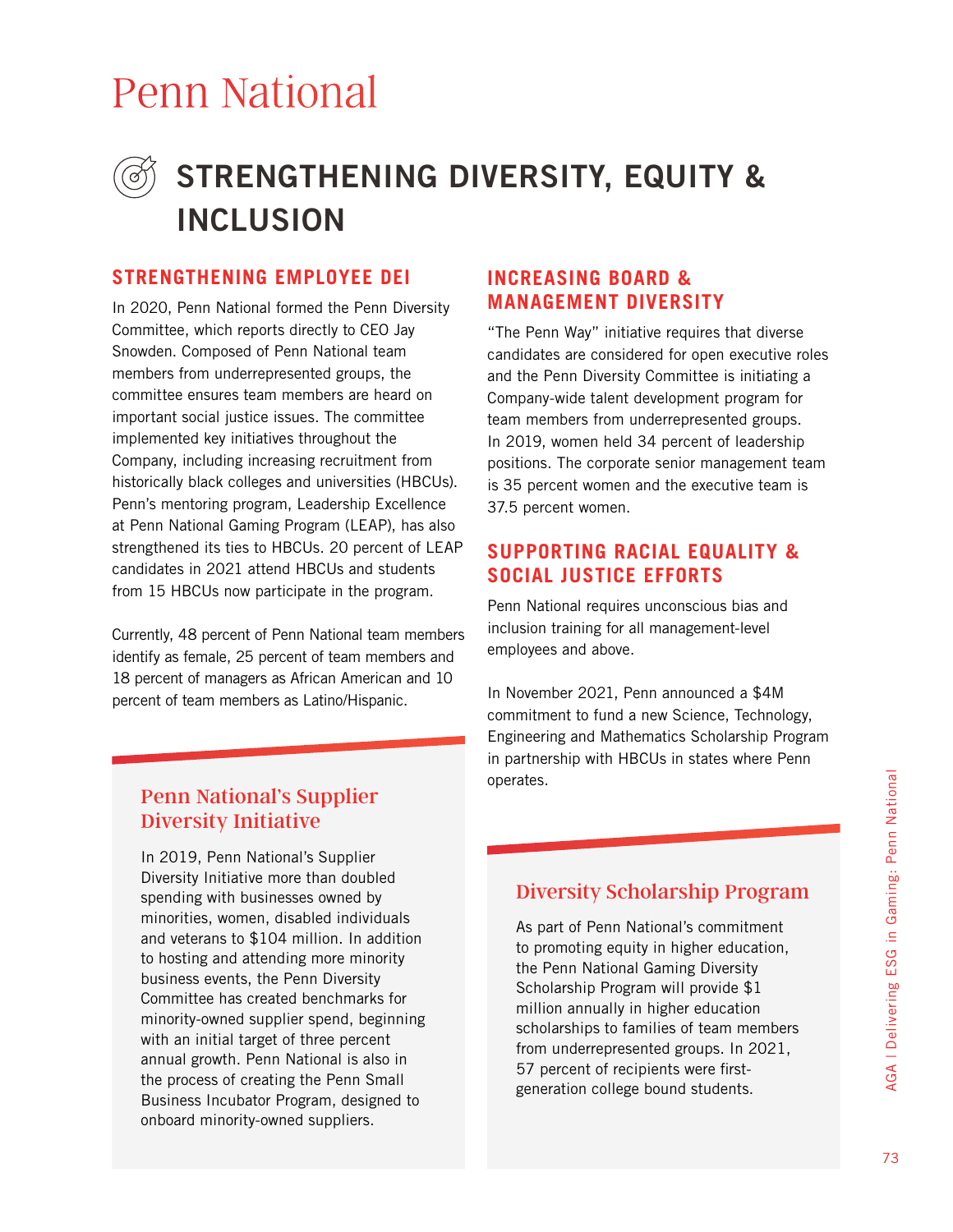

#### **DELIVERING IN TIMES OF CRISIS**

The Penn National Gaming Foundation has supported disaster relief efforts since 2005. In 2020, the foundation made an initial \$2.5 million contribution to Hurricane Laura relief efforts, along with \$6 million in full wages and benefits for employees while L'Auberge Lake Charles was closed. Penn National also established the Hurricane Ida relief fund in 2021, raising \$500,000 to support impacted employees in Baton Rouge, New Orleans and other declared-disaster areas in which Penn operates, as well as providing support to the Baton Rouge and New Orleans communities.

In response to the COVID-19 pandemic, Penn National provided health benefits to furloughed employees and \$13 million in holiday bonuses to non-executive team members. The Penn National Gaming Foundation raised \$4 million for a COVID-19 Emergency Relief Fund. Penn National properties in 19 states made more than 45 tons of food donations, served as test sites, housed emergency personnel, donated stocks of masks and gloves and organized food and blood drives. Penn also contributed over \$4.6 million to the Barstool Small Business Fund to help save and sustain small businesses that were impacted by COVID.

#### **ADDRESSING CRITICAL COMMUNITY NEEDS**

In addition to thousands of volunteer hours by team members, in 2020, the Penn National Gaming Foundation contributed \$6 million to charities and civic organizations benefiting host communities.

#### **SPURRING ECONOMIC DEVELOPMENT**

In 2020, Penn National generated more than \$12 million in economic development funds for host communities in Indiana, Iowa and Kansas.

"Penn National is deeply committed to fostering a culture that welcomes a diverse set of customers and dedicated team members. In addition, as a long-standing good corporate citizen, we're committed to being a trusted and valued member of our communities and a responsible steward of our finite natural resources."

Eric Schippers, SVP of Public Affairs